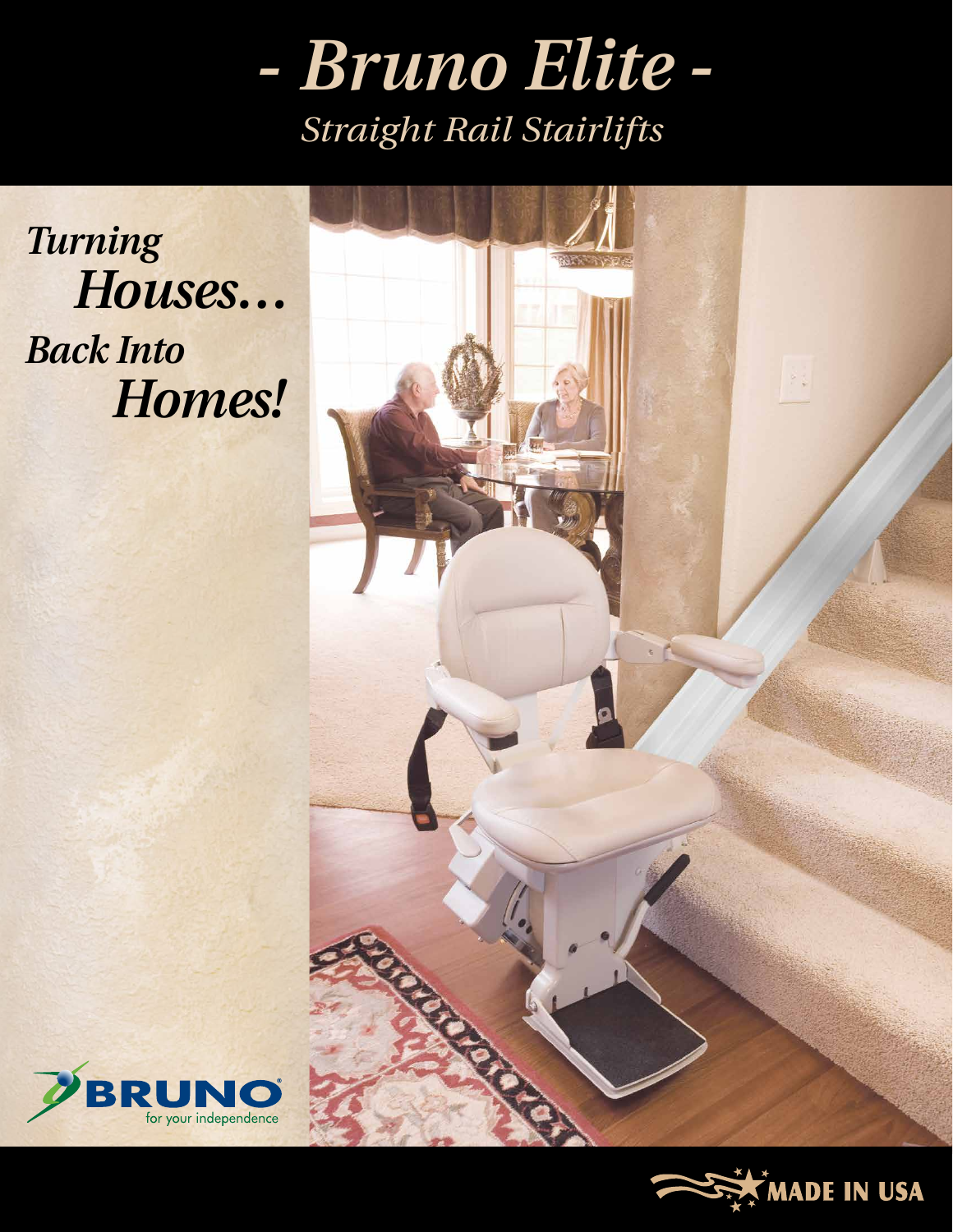# *Superior Styling*



## *Elegance*

A stairlift that reflects the taste and sophistication of the most elegant homes, the Elite sets the new standard for residential accessibility. When marvelous features complement classic design, the result is uncompromising quality.

# *Refinement*

The Elite represents more than a decade of research and engineering. With a honeycomb rail design for improved stability, and visual coded diagnostics to instantly analyze the unit's operational status, the Elite is the definition of form and function.

# *Graceful and Compact*

The Elite offers the finest in streamlined, ultra-compact design. Its vertical straight rail installs to within 6" (152 mm) from the wall. Family members and guests will have no problem using the stairs. The seat height, footrest height and armrest width are adjustable for added comfort. The armrests can be independently flipped up, for easy transfer from a personal mobility device, completing the unit's package of flexible features.



**The arms, seat and footrest flip up, creating plenty of space to walk up the stairs.**



**The Elite's hidden, rack-andpinion drive system provides a smooth ride, without hesitation, when the unit stops and starts.**

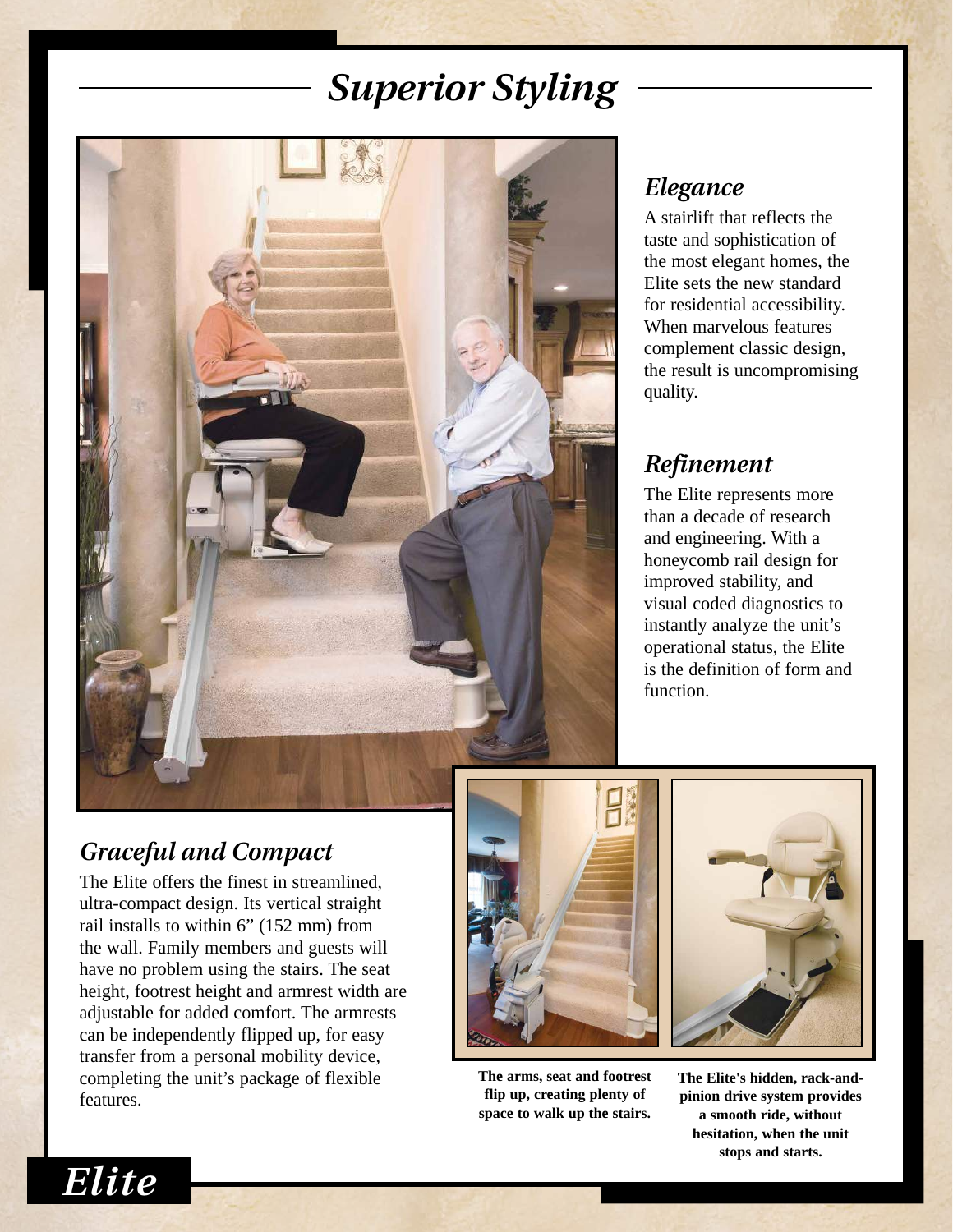# *Quality Craftsmanship*

# *Safety*

With a rated weight capacity of 400 lb (181 kg), and sensors that detect any obstacles on the stairs, the Elite moves up and down your staircase with power and efficiency. The offset swivel seat makes the entry and exit position at the top landing safer and easier than ever.

## *Reliable*

Equipped with two 12V batteries that are powered by a small, unobtrusive battery charger that plugs into any household outlet, the Elite provides uninterrupted performance, even during a temporary failure of electrical service to your home.



# *Elite Features*



**The offset swivel seat makes the entry and exit position at the top landing safer and easier than ever!**



**The footrest and carriage safety sensors safely stop you, even if the slightest obstacle is in the way while you ride!**



**Continuous charge strips along the entire rail, mean the unit will be charged wherever it stops on the staircase.**



**The two wireless call/send controls make installation simple and clean with no wires running along the wall.**